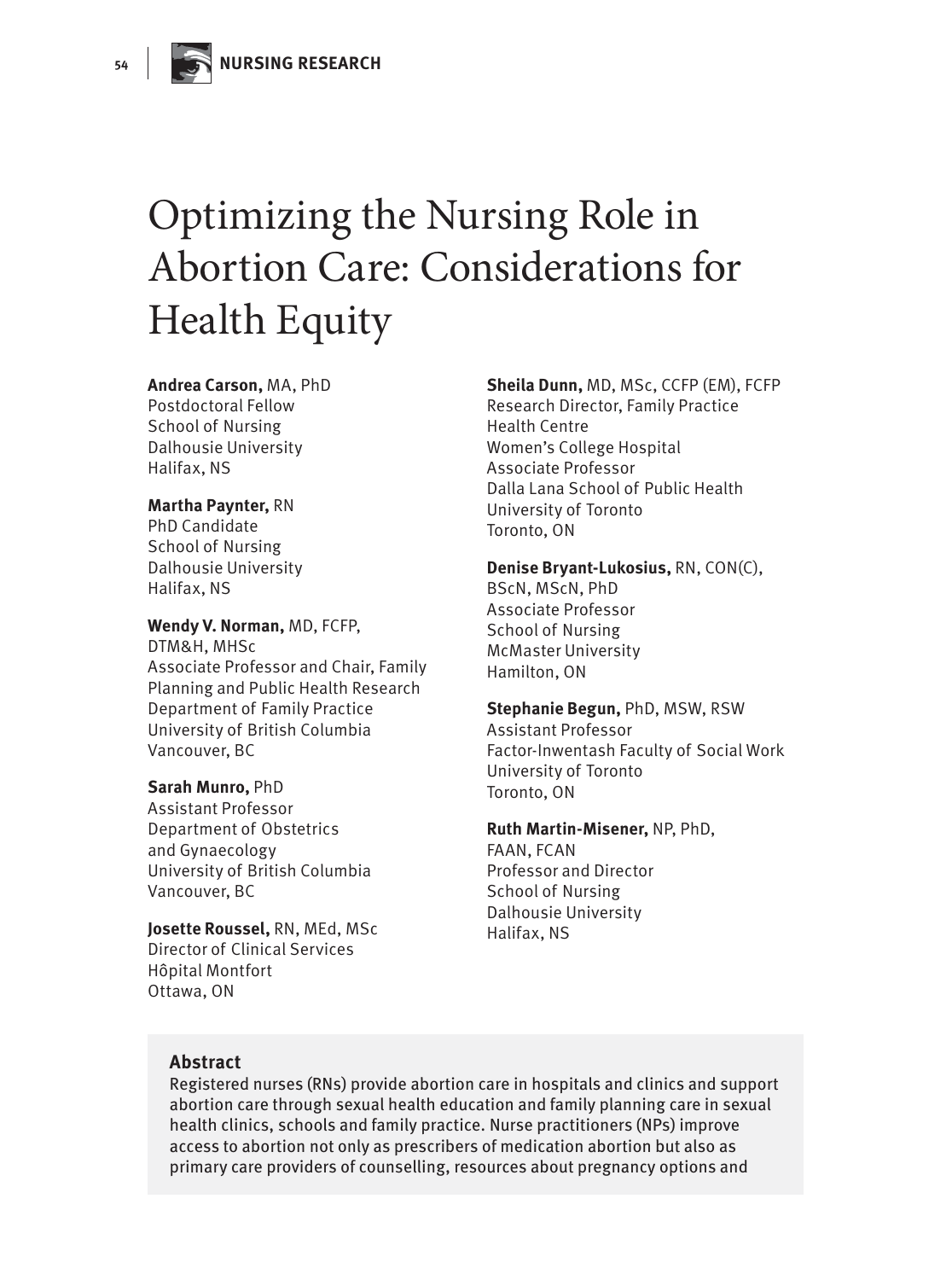abortion follow-up care in their communities. There is a need to better understand the current status of and potential scope for optimizing nursing roles in abortion care across Canada. In this article, we describe the leadership of nurses in the provision of accessible, inclusive abortion services and discuss barriers to role optimization. We present key insights from a priority-setting meeting held in 2019 with NPs and RNs engaged in medication abortion practice in their communities. As scopes of practice continue to evolve, optimization of nursing roles in abortion care is an approach to enhancing equitable access to comprehensive abortion care and family planning.

#### **Introduction**

Family planning includes a range of health services across the lifespan to assist individuals in planning pregnancies and managing unintended pregnancies, including counselling and provision of contraception, assisted reproductive technologies and abortion care. This care occurs in a variety of hospital and community settings. Abortion is a critical family planning service that was completely decriminalized in Canada in 1988. Medication abortion, approved by Health Canada in 2015 for administration using the drug combination 200 mg mifepristone/800 mcg misoprostol, is a safe, effective option and an alternative to aspiration abortion (Kapp et al. 2013; Løkeland et al. 2014). Medication abortion pills are taken orally at the patient's home. As such, medication abortion may be perceived as less physically invasive than aspiration abortion – it requires minimal contact with health services and, because fewer resources and equipment are required, it may be prescribed in primary care settings. As geographical issues are the most common barriers to abortion access in Canada, medication abortion can vastly expand access for those living in rural or remote communities (Norman et al. 2019).

Despite the potential value of medication abortion in advancing health equity, there are social, structural and policy issues in Canada preventing optimization of access. In this article, we focus specifically on barriers to optimizing the roles of registered nurses (RNs) and nurse practitioners (NPs) in abortion care and on how optimization of the nursing role can increase access to care and improve health outcomes and healthcare experiences. We describe their roles with regard to abortion care in Canada and their unique position to address health inequities. We then describe a priority-setting meeting held in 2019 and consider the role of the current nurse leadership in the implementation of medication abortion in Canada. We conclude with considerations for policy makers, stakeholders and researchers about how to support nurse leadership in abortion care to improve quality of and access to reproductive healthcare, especially for individuals and communities facing intersecting oppressions.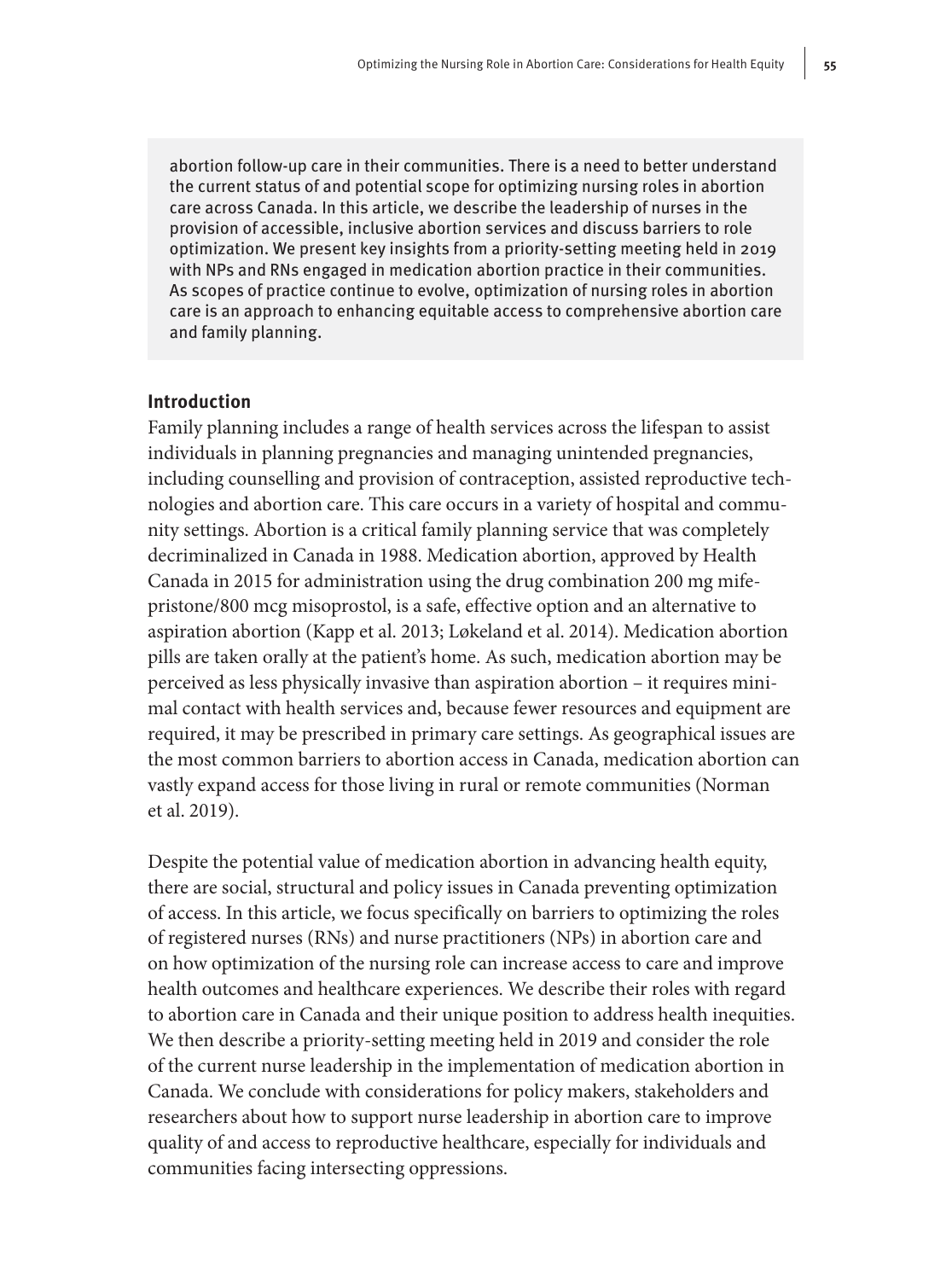#### **Disparities in Abortion Care**

Access to abortion is a key factor for improving not only overall health but also the social and economic well-being of women and all people with a uterus. While there are no legal restrictions to abortion services in Canada, there are multiple intersecting factors that contribute to health disparities and the differing abilities of individuals to access abortion services safely and efficiently (Hardcastle 2019; Ross and Solinger 2017). An equity approach to social justice and health aims to identify and reduce health-related disparities caused by avoidable economic and social conditions (Braveman 2014; Marmot and Allen 2014; WHO 2008). Health equity is value-based and focuses on the equitable distribution of not only health services but also resources in society (Braveman 2014; Braveman and Gruskin 2003).

Viewed through a health equity lens, disparities in abortion access and family planning services are exacerbated by social and economic factors, including abortion stigma; class, individual and systemic racism; ability; gender identity and sexual orientation; and geographical location. Geographical disparities are well researched in Canada (Kaposy 2010; Norman et al. 2016; Sethna and Doull 2013); having timely access to a nearby provider improves clinical outcomes (Schummers and Norman 2019). People experiencing violence, poverty, racism, xenophobia, homophobia and/or transphobia face additional barriers to abortion care, including discrimination and trauma triggers in healthcare settings. Black communities report lower trust in healthcare providers (Halbert et al. 2006), which leads to lower patient satisfaction (Benkert et al. 2006). The impact of these barriers is under-researched in Canada – no data are available on access to abortion disparities by race or income, for example. In the US, black women have abortions at a rate four times higher than white women (Studnicki et al. 2020); it is not known how this translates in Canada. A population-based study using administrative immigration and healthcare data in Ontario found that induced abortion rates were two to five times higher among immigrants born in almost all regions of the world when compared to those born in the US, northern and western Europe, Australia and New Zealand. Additionally, immigrants from the Caribbean, West/ Middle/East Africa and South America were most likely to have an abortion (Wanigaratne et al. 2020). US-based research has found that 8.4% of abortion patients are currently experiencing intimate partner violence (Saftlas et al. 2010), and abortion is more common among women in poverty (Dehlendorf et al. 2013). Furthermore, given the cultural and political stigmatization surrounding abortion (La Roche and Foster 2018; Shaw 2019), trust in providers is particularly important. Empowering, patient-centred care is crucial. It is possible that access to abortion outside of healthcare settings and in the comfort and privacy of one's home may improve equity in access.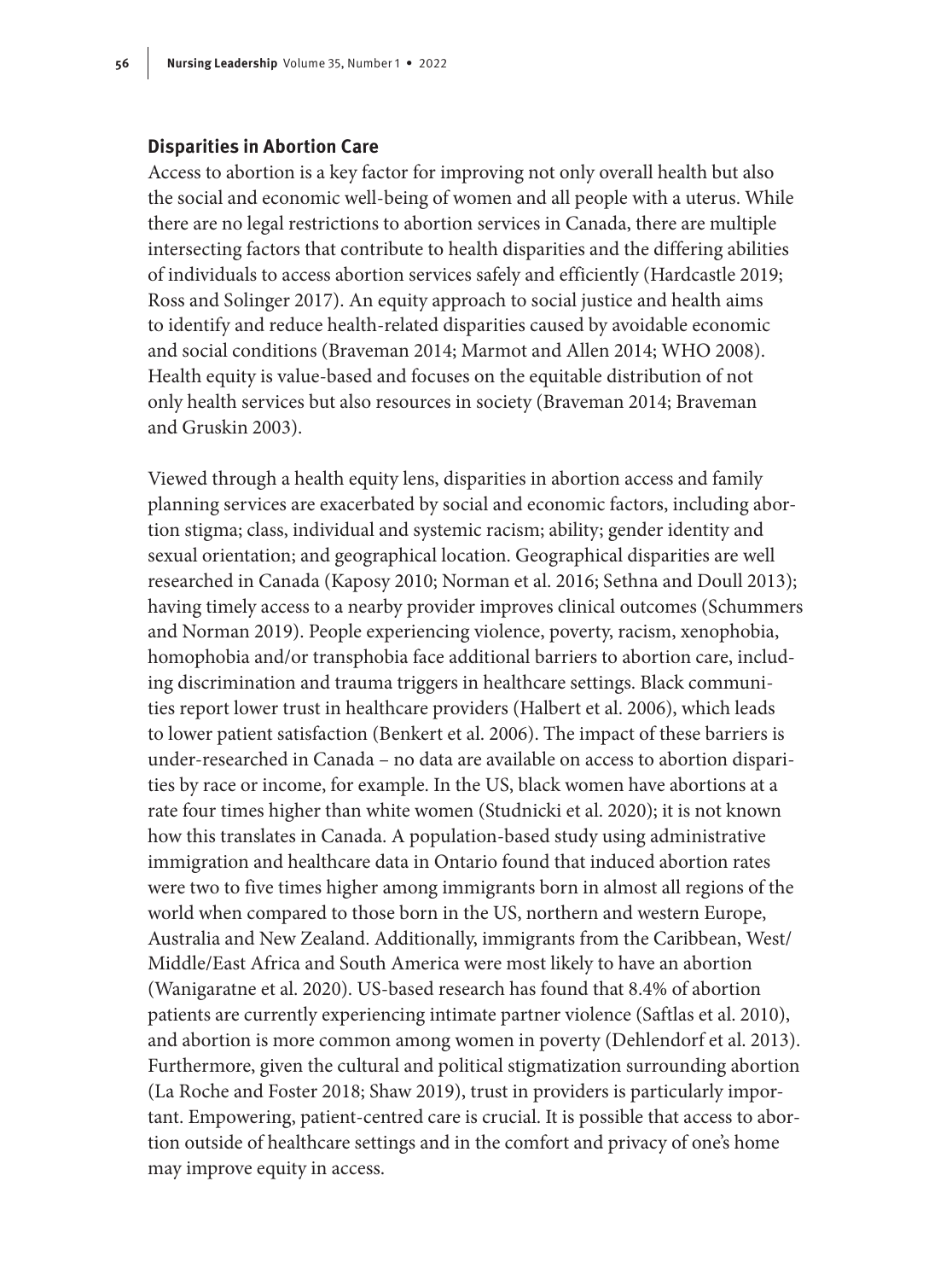Policy decisions may reinforce or mitigate social and economic factors that negatively impact abortion access. As an example of policy reducing equity – and its reversal – consider this: when Health Canada first approved mifepristone for use in Canada in 2015, only specially trained physicians were authorized to prescribe it. In 2017, Health Canada made a landmark decision to allow authorized health professionals, including NPs, to prescribe medication abortion (Government of Canada 2017). Prior to these changes, nearly all abortion was provided as an aspiration (surgical) procedure in a major city (Norman et al. 2016), severely limiting access for those living in rural or remote regions (Devane et al. 2019; Munro et al. 2020). Expanding authorization to NPs has the potential to vastly increase the number of patients who can receive timely abortion care because RNs and NPs provide essential primary care services in rural and remote settings (Martin-Misener et al. 2020) and are dedicated to meeting the needs of underserved communities. Furthermore, sex-based data show that most NPs are women (CIHI 2021a), potentially increasing the comfort of women and gender-diverse and transgender patients in discussing abortion, a highly stigmatized health service.

#### **Nursing, Family Planning and Health Equity**

There are over 300,000 RNs in Canada, including over 6,000 NPs, making nurses not only the largest healthcare workforce but one of the largest workforces in the country overall (CIHI 2021b). RNs and NPs play a key role in family planning education, counselling and collaborative care provision in schools, emergency departments, sexual and reproductive health clinics, specialized clinics, public health and primary care (CIHI 2021a). As primary care providers, NPs – and in some provinces such as Quebec and Manitoba, RNs – may prescribe a range of contraceptive options: long-acting reversible contraceptives, including the copper and hormonal intrauterine devices and the subdermal etonogestrel implant; barrier methods (diaphragms); and combined hormonal methods such as the birth control pill, ring or patch. That RNs and NPs play an integral role in abortion remains hidden.

NPs have been found to provide equivalent primary care to physicians (Kippenbrock et al. 2019), and outcomes from first-trimester medication abortion provided by NPs are comparable to those of physicians (Kishen and Stedman 2010). Patients are often more satisfied with family planning services provided by NPs (Goldberg et al. 2017; Harper et al. 2013). As nurses and NPs often are the primary first-contact healthcare professionals among hard-to-reach and underserved communities, the presence of nurses in abortion care can increase the availability of abortions in rural and remote areas (Andrews et al. 2005; Laurent 2002; MacLeod et al. 2004) and communities including Black, Indigenous and People of Colour (BIPOC) and two-spirit, lesbian, gay, bisexual, transgender, queer, intersex and asexual (2SLGBTQIA+) individuals (CNA 2017b; Hulme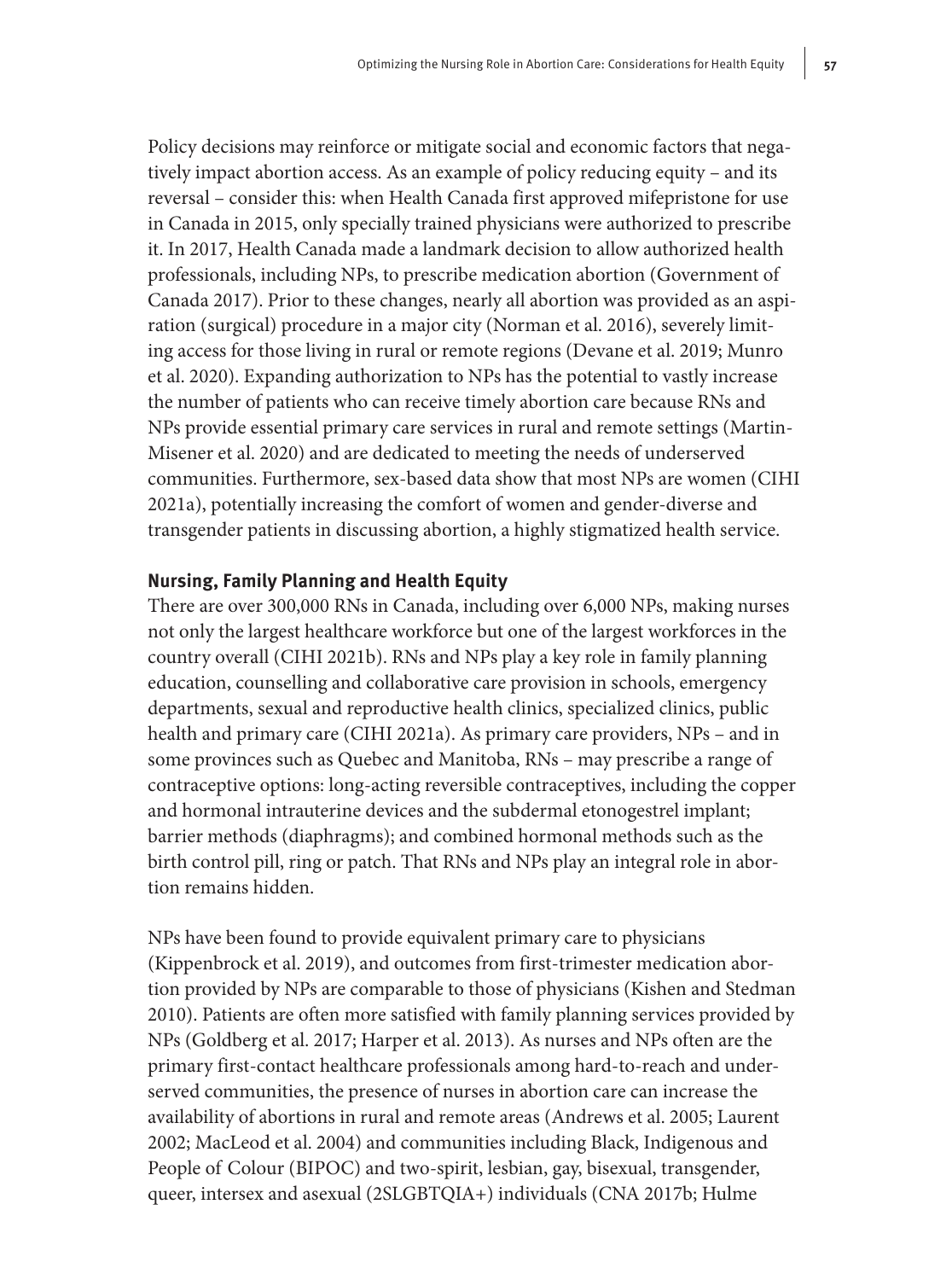et al. 2015). Beyond increasing access to these services, central to the identity and ethos of nurses is engaging with patients from a compassionate perspective that considers the whole person and the needs of their families (McCaffrey and McConnell 2015).

Nurse leadership in abortion care has the potential to further improve access and models of care; however, nurses are underutilized, and their roles and contributions are under-researched and under-supported by their institutions, in curriculum and in continuing education (Lebold and MacDonnell 2020; Paynter et al. 2019). Previous research has focused on trends in nursing education about contraception and abortion care (Harper et al. 2013; Sheinfeld et al. 2016) and increasing nurses' leadership in addressing the social determinants of health (Scheffer et al. 2019). The lack of research about nursing roles in abortion contributes to the lack of public visibility and understanding of nurses as care providers, which has implications for patient access: not knowing whom to turn to for care is a significant barrier (Aiken et al. 2018; Paynter et al. 2019). Nurses who are willing to provide abortion care and lead advocacy efforts for equitable, accessible reproductive services face barriers to working to full scope. These include professional hierarchies and institutional barriers that impede the ability of nurses to fulfill these roles and implement these services despite their training, abilities and scopes of practice (Gould et al. 2007; Heale 2012; Sangster‐Gormley et al. 2011).

Nurses in Canada, including NPs, are largely remunerated on a salary basis funded by provincial, territorial and regional health authorities, as well as through federal and private funding (Tikkanen et al. 2020). This funding model enables nurses more time per patient when compared to a fee-for-service physician remuneration model (Glauser 2019). This structure is beneficial to abortion care, in that it facilitates longer appointments to hear patients' stories, provide appropriate counselling and build trust. This is especially important for marginalized and oppressed groups who face structural and systemic barriers to care – such as youth, the BIPOC community, the 2SLGBTQIA+ community, sex workers and those experiencing homelessness, violence and abuse – who may have lower trust in their providers and the health system broadly.

The involvement of nurses and their commitment to health equity "are essential to making a significant impact in national health indices" (Lathrop 2013: 42). Nurses are ideally positioned to address health equity because of public trust in the nursing profession (Reinhart 2020), codes of ethics (CNA 2017a) and education emphasizing advocacy and patient-focused care (Lathrop 2013). Studies have found unrealized political efficacy among nurses, despite the size of and respect for the profession (O'Rourke et al. 2017). Researchers have critiqued the gaps in nursing education with respect to not only inadequate content on abortion but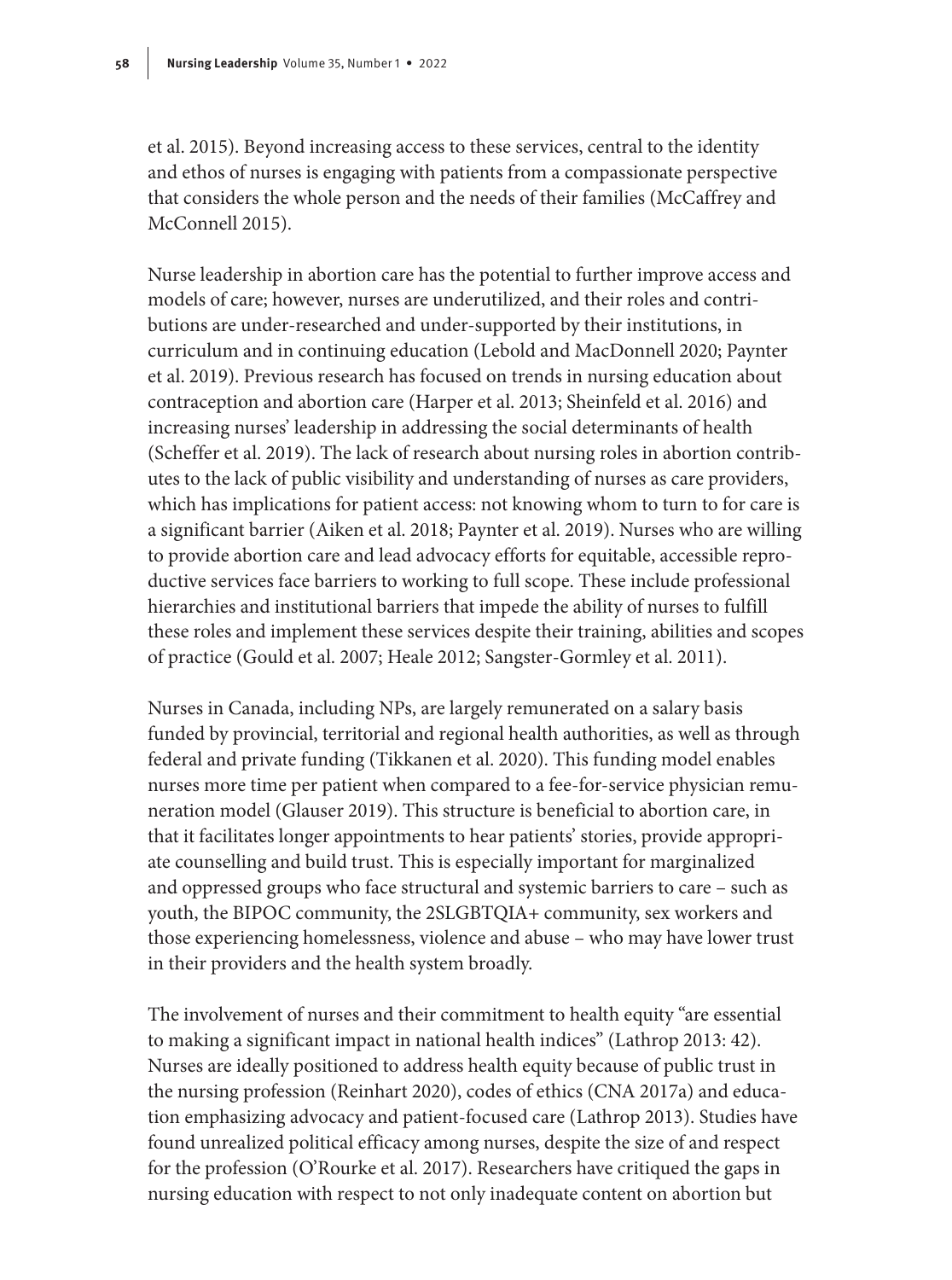also lack of attention to sexism, racism, gender binarism and heterosexism in nursing that prevents the profession from engaging in transformational work for health equity (Burnett et al. 2020; Coleman 2020; Paynter et al. 2019; Thornton and Persaud 2018).

Nurses and other healthcare professionals may recognize and accept the consequences of the social and structural determinants of health for individuals and communities; however, their effects and ways to address them can be overwhelming (Andermann 2016; Lathrop 2020). It is not always clear how to intervene with patients who experience multiple intersecting social and structural barriers to healthcare and well-being amid staff shortages, burnout and a pressure to reduce readmissions and implement patient-centred care (Beagan and Ells 2007; Lathrop 2020). Structural hierarchies in health organizations may subjugate nurses' voices and discourage political engagement among nurses. For example, nurse Carolyn Strom faced discipline from the Saskatchewan Registered Nurses Association for speaking out on social media about patient mistreatment in long-term care (Sciarpelletti 2020). While she was vindicated, the experience elucidates potential disciplinary consequences for nurses who raise questions about healthcare systems, which may discourage fellow nurses from using their positions for political and social change. Despite the relative reported feelings of safety among physician abortion providers in Canada (Dressler et al. 2013; Norman et al. 2013, 2016), nurses may be reluctant to publicize their involvement in abortion care because of fears of violence, harassment or disapproval. Understanding these dynamics is essential to optimizing nurse leadership in abortion care. In the next section, we describe a 2019 priority-setting meeting with respect to nurses' roles in medication abortion. We present key insights from this meeting and describe ongoing barriers to and opportunities for supporting nurse leadership for reproductive health equity.

#### **Nurse Leadership in Medication Abortion: A National Dialogue**

The Contraception and Abortion Research Team-Groupe de recherche sur l'avortement et la contraception (CART-GRAC) is a national research team whose goal is to support health services and policies to ensure equitable access to high-quality family planning throughout Canada ([https://cart-grac.ubc.ca/\)](https://cart-grac.ubc.ca/). In September 2019, CART-GRAC organized a meeting in Toronto, ON, funded by a Canadian Institutes of Health Research Planning and Dissemination Grant (CIHR, PCS-165031), engaging RNs, NPs and knowledge users. The theme was "Optimizing the Nurse Role in Abortion Care." The objective of the meeting was to identify ways to improve access to high-quality abortion care by understanding the current scope of practice of NPs and RNs, their practice communities and patient and family health needs. Organizers invited nurses working in sexual and reproductive health clinics, family practices and NP-led clinics across Canada.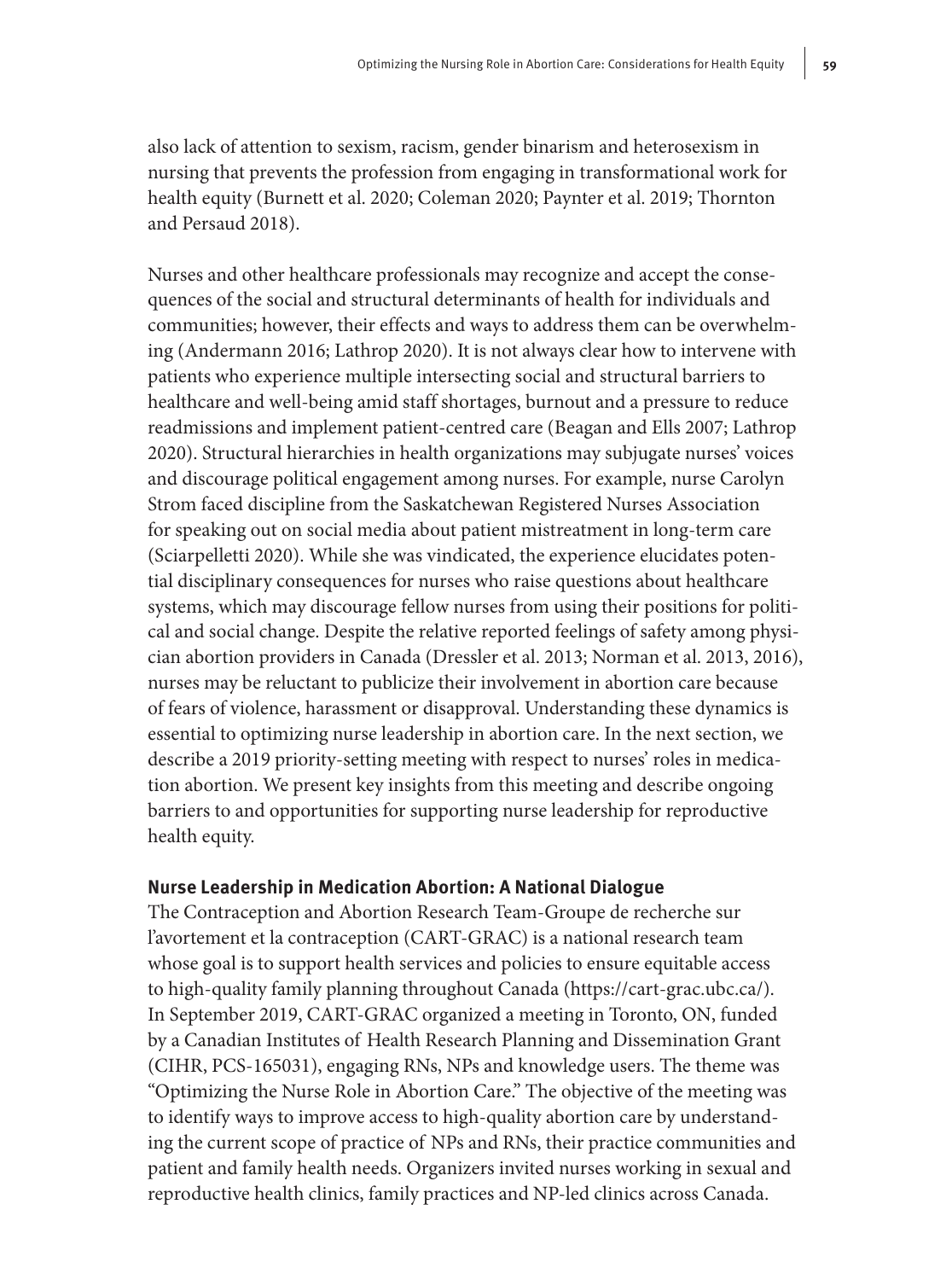The agenda included working groups among participants and presentations on optimizing the nursing role in abortion care. We identified lessons learned from the early period of implementation of mifepristone in Canada, ongoing barriers and potential opportunities and research priorities for healthcare providers.

Nineteen people attended the meeting: eight NPs, three RNs and eight CART-GRAC members. CART-GRAC members included physicians, nurses, an administrator, social workers and trainees who work in research settings. Attendees represented four provinces: British Columbia, Ontario, Prince Edward Island and Nova Scotia. Fourteen attendees participated in person, and five participated virtually.

The meeting included a combination of presentations and facilitated discussion groups with attendees. The meeting began by outlining the goals and aims for the day, followed by round-table introductions. Next, attendees learned of the current landscape of medication abortion in Canada, the evolution of Health Canada regulations and restrictions on mifepristone and research in progress on healthcare professionals' experiences during the first two years of mifepristone use in Canada. Next, a knowledge user partner (co-author JR) outlined provincial and territorial authorizations for NPs' and RNs' prescribing practice and for the provision of mifepristone. Two NP attendees who were early adopters of medication abortion in their practices – one in a northern community rural setting and one in a large urban setting – presented on the implementation of medication abortion in their practices, the successes, ongoing challenges and lessons learned. Attendees were then divided into groups of four to six people, with a member of CART-GRAC facilitating an open-ended discussion and taking notes about nurse attendees' priorities regarding research about medication abortion and its potential practice implications. Afterwards, all the groups came together to share discussion points and research priorities. Lastly, closing remarks were given by one of the co-organizers, and final thoughts were welcomed from attendees.

We organized the ideas generated from the meeting into three interconnected themes about nurse leadership and mifepristone implementation in Canada, based on meeting notes taken throughout the day by multiple members of the CART-GRAC, an audio recording of the entire meeting and detailed notes taken during the research priority-setting portion of the discussion. The three themes were as follows: (1) reducing barriers for marginalized and underserved patients; (2) communication and relationship building; and (3) collaboration between medical and allied health professionals (e.g., physicians, pharmacists, midwives).

#### Reducing Barriers for Marginalized and Underserved Patients

Participants described their development of strategies and resources to improve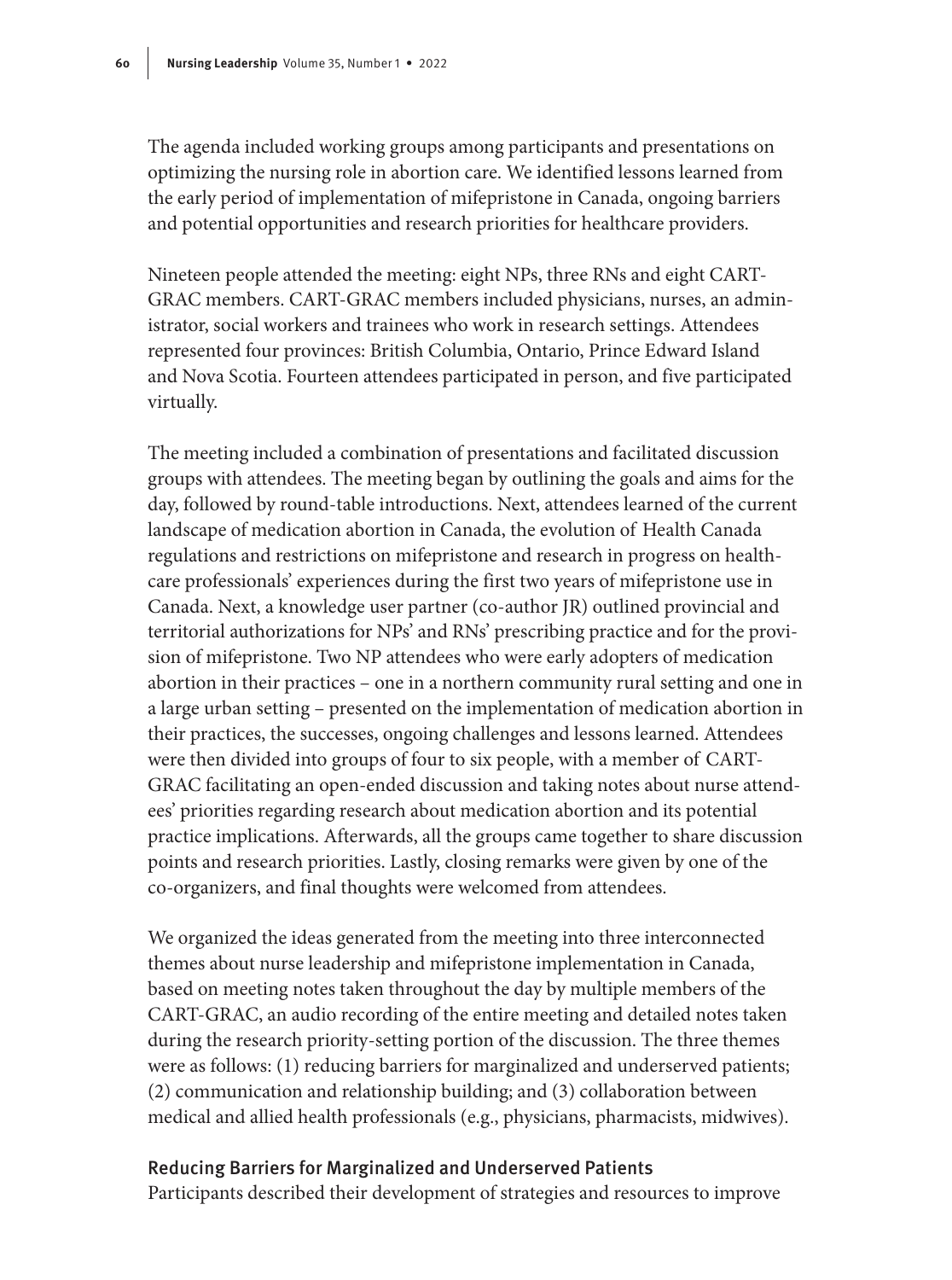access to and the experience of medication abortion for underserved patients. For example, participants were intentional about reducing the number of required appointments and minimizing travel. This was true for all patients, but especially important for those with a history of trauma who were uncomfortable in hospital environments and those without reliable transportation. Participants communicated with other professionals, such as pharmacies with respect to medication stocks, to prevent patients from unnecessary travel and encountering delays. Nurses completed follow-up care by phone. In addition, nurses utilized translation and interpretation services and created plain-language patient information forms.

#### Communication and Relationship Building

The participants prioritized communication and relationship building as strategies needed for the successful introduction of medication abortion into their practices and communities, from consultation to follow-up care. Examples included phoning pharmacies to ensure that mifepristone was in stock at their location before directing patients to a particular pharmacy location, connecting with health professionals who provide other aspects of care (e.g., ultrasound services) and sharing information and advice with other medication abortion care providers. This sharing of information and advice facilitated the medication abortion process, which can involve several appointments and interactions with multiple providers (e.g., NPs, RNs, physicians, social workers, clinic staff, pharmacists, ultrasound technicians, phlebotomists and laboratory technicians). Nurses also used communication and relationship building to assess whether these other providers would support their patients' decisions and provide non-judgmental services.

While Health Canada swiftly removed several initial restrictions to the prescription of medication abortion (e.g., only physicians authorized to prescribe and physicians required to watch the patient ingest the first dose), these changes were poorly communicated, leaving inconsistencies and missteps in the delivery of abortion care (Munro et al. 2020). Attendees described encountering misinformation about mifepristone regulation in their communities and its impact on their patients. For example, one NP described a pharmacist who refused to dispense the medication to a patient because they believed physician approval was required. This is evidence that inaccurate provider knowledge of current regulations around mifepristone impacted the abortion process. To care for their patient, the NP needed to educate the pharmacy with the most up-to-date information on medication abortion to prevent future delays in dispensing to patients. In another scenario, a participant described how, despite the ultrasound requisition form indicating "for pregnancy termination," the ultrasound technician congratulated the patient on their pregnancy. To prevent future incidents that could cause patient distress, the NP communicated with the diagnostic imaging department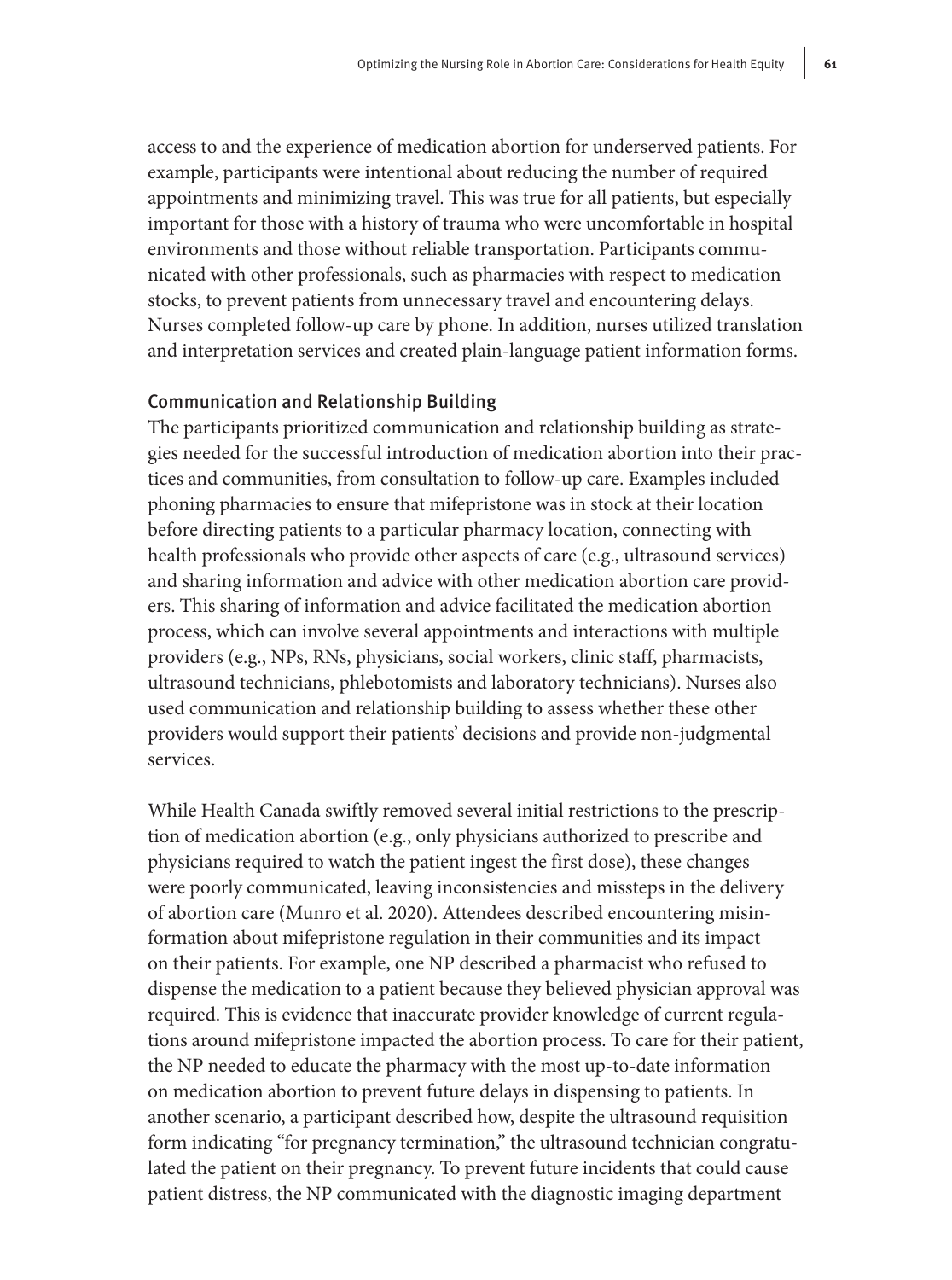that this was inappropriate, emphasizing that abortion is a very common outcome of pregnancy. The NP drew on this experience to share with attendees an appropriate approach to labelling requisitions for ultrasounds and blood work, which may have a greater potential to avert this sort of miscommunication.

#### Collaboration between Medical and Allied Health Professionals

Participants emphasized the importance of working as an interprofessional team in medication abortion care. For example, while NPs may prescribe, RNs provide counselling, education and resources about abortion and contraception and conduct follow-up care. Several NPs collaborated with midwives who provide other aspects of family planning care but are not yet authorized to provide abortion services. Medical laboratory assistants and social workers complemented nursing clinical care, reducing wait times for patients. Several NP participants expressed support for the removal of restrictions so that RNs and midwives could prescribe medication abortion.

#### Research Priorities

Small group representatives shared key discussion points with the larger group, identifying the following research priorities: (1) understanding a diversity of patient experiences with medication abortion; (2) interventions for expanding access to medication abortion, especially for those facing complex barriers and intersecting oppressions (e.g., patient information tools in multiple languages); (3) developing and evaluating new tools and training resources for providers; (4) increasing nurses' participation and leadership at conferences on reproductive health and family planning; and (5) strategies for educating the public about the NP role as prescribers of medication abortion.

#### **Discussion**

Findings from the CART-GRAC nurse priority-setting meeting for medication abortion demonstrate that nurses are passionate about improving medication abortion services and see the importance of advancing equity for their patients. Themes from this meeting suggest that RNs and NPs are already engaged in leadership to improve abortion care for their patients, including networking and educating other health professionals to provide patient-centred care, creating easy-to-understand visual patient information pamphlets and increasing the efficiency of appointments. Meeting insights also demonstrate that nurses are eager to optimize their roles in medication abortion by better understanding patient needs through the creation of interprofessional provider tools and education resources, by improving public awareness of medication abortion and nurses' roles in abortion care and by increasing the presence of nurses in abortion research. Participants in this meeting represented four Canadian provinces; empirical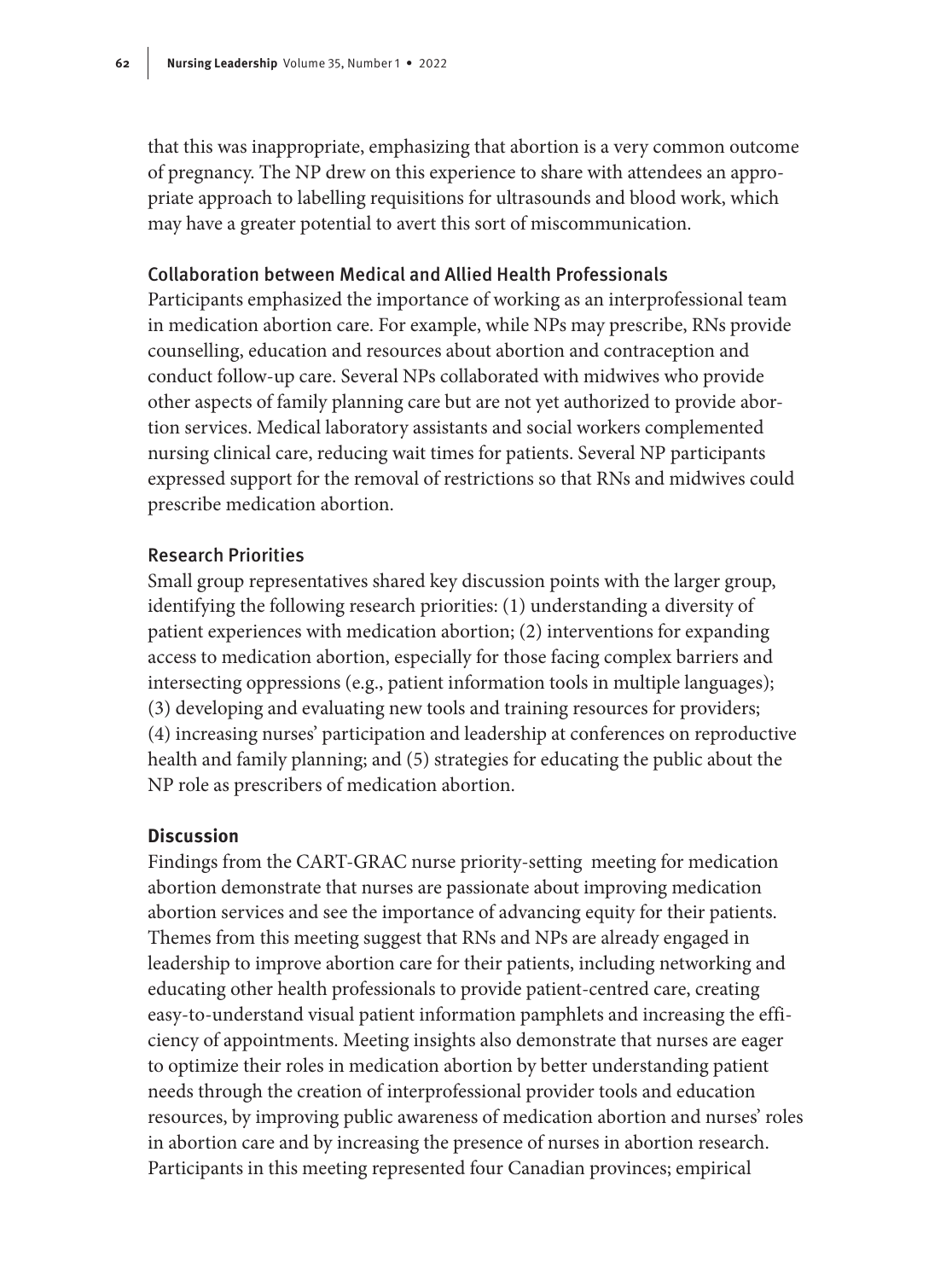studies that examine nurses' roles in abortion care should include participants from all provinces and territories.

In a realist review of literature on the social determinants of health, Andermann (2016) identified actions that can be taken by health professionals, including nurses at the patient, practice and community levels to mitigate health inequities: (1) approach patients about their social histories in a sensitive way, provide advice and facilitate access to appropriate resources; (2) improve access and quality of care for underserved patients by, for example, providing bus fare and child care to attend appointments and interpreter services and extending clinic hours, as well as hiring social support navigators; and (3) partner with community groups, public health and local leaders and advocate for social and policy changes. Furthermore, Lathrop (2020) argued that health equity requires that nurses commit to examining their own implicit biases that affect their understanding and actions (The Joint Commission 2016).

Reflecting on the research of CART-GRAC and insights from the nurse prioritysetting meeting, we make the following additional recommendations for researchers, educators and policy makers to optimize the nursing role in abortion care. First, we encourage researchers to examine the role of nurses in abortion services and identify ways to support and strengthen these roles in practice. Research will support public and interdisciplinary understandings of nurse leadership in abortion and direct development of policies and clinical guidelines that optimize the nursing scope (Mainey et al. 2020).

Second, we recommend that nursing schools enhance advocacy and leadership training to better prepare nurses for leadership roles in health equity and policy change. For nurses to realize their potential in this field, they must be supported through appropriate academic preparation. This includes outreach to encourage and mentor more people from equity-seeking populations to become NPs, increasing representation of communities from within the profession. Increasing nurse leadership in abortion services will build the foundation for educational leadership to train future generations of nurses in this important area of practice. Incorporation of abortion care and family planning in nursing education supports demystification of abortion and sexual and reproductive health and its implementation across primary care (Paynter et al. 2019). Nursing education that supports the development of nurses' advocacy skills may meaningfully shift the social structures that determine health and health equity. Health equity training can improve cultural safety for patients by better preparing nurses for the realities of their patients' lives and encouraging reflection on their positions of power as healthcare providers.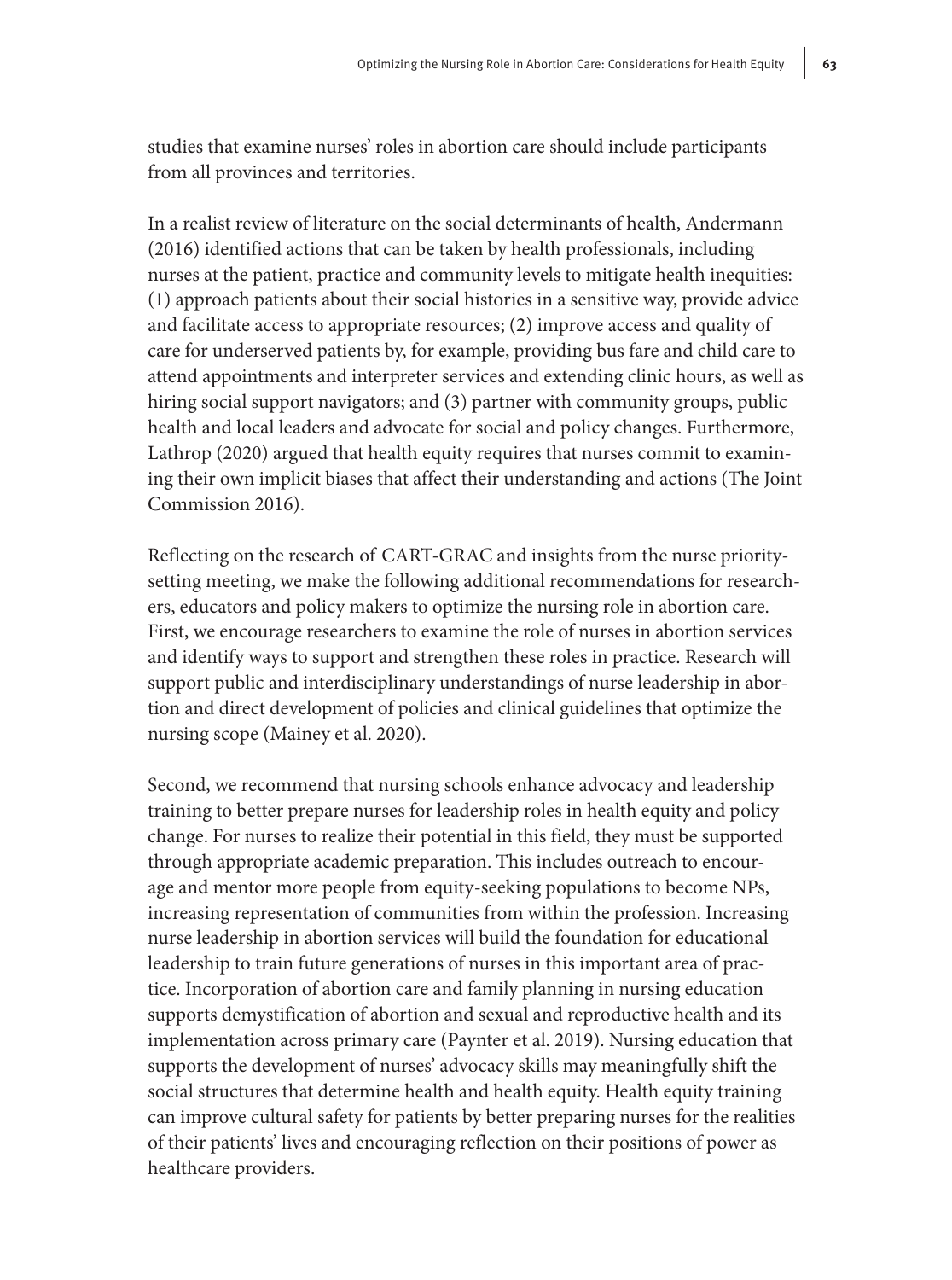Finally, we recommend that policy makers/stakeholders pursue changes that support NPs, RNs and midwives to take on leadership roles in abortion care. A scoping review of the international literature found that governments and regulatory bodies could safely extend RN and midwife scopes of practice to increase safe access to abortion (Mainey et al. 2020). Our priority-setting meeting with nurses uncovered how partnerships and communication with other members of the healthcare team, such as physicians, pharmacists, midwives, social workers and technologists, supported the effective implementation of medication abortion in their practices. Dismantling clinical hierarchies, advancing abortion, advocacy and leadership training in nursing education and addressing structural barriers in health services will support optimization of nurse leadership in abortion care (Goldsberry 2018) and reproductive health equity in Canada (Box 1).

#### $\overline{Box\ 1.}$  Highlights for optimizing the nursing role in abortion care

- Due to their presence in rural and remote settings and their dedication to meeting the needs of underserved communities, optimizing nursing roles (RNs, NPs) in abortion care has the potential to vastly increase the number and diversity of patients who can receive timely abortion care.
- Nurses are leaders of inclusive and accessible abortion care, but their roles are underutilized and under-researched.
- To implement medication abortion in their practices, findings from the 2019 meeting indicate that nurses are engaged in reducing barriers for marginalized and underserved communities, increasing communication and education about current guidelines and patient care and collaborating with medical and allied professionals in order to implement medication abortion in their practices.
- Optimizing the nursing role requires funded studies to explore nursing and abortion care for schools to enhance their curriculum to better prepare nurses to be leaders of abortion care, for policy changes that expand RNs', NPs' and midwives' scopes of practice and for the reduction of professional and structural hierarchical barriers in health services.

### **Conclusion**

This article addressed gaps in knowledge about nursing roles in abortion care by describing a national knowledge exchange dialogue on medication abortion with RNs, NPs and members of the CART-GRAC research team. We found that nurses provide leadership to facilitate the implementation of accessible and effective medication abortion in their practice by reducing structural barriers for patients, educating healthcare providers on current policies and protocols and supporting interprofessional teamwork. Prioritizing nursing roles and nurse leadership within policy, research and nursing education in abortion care would benefit patients and support health equity.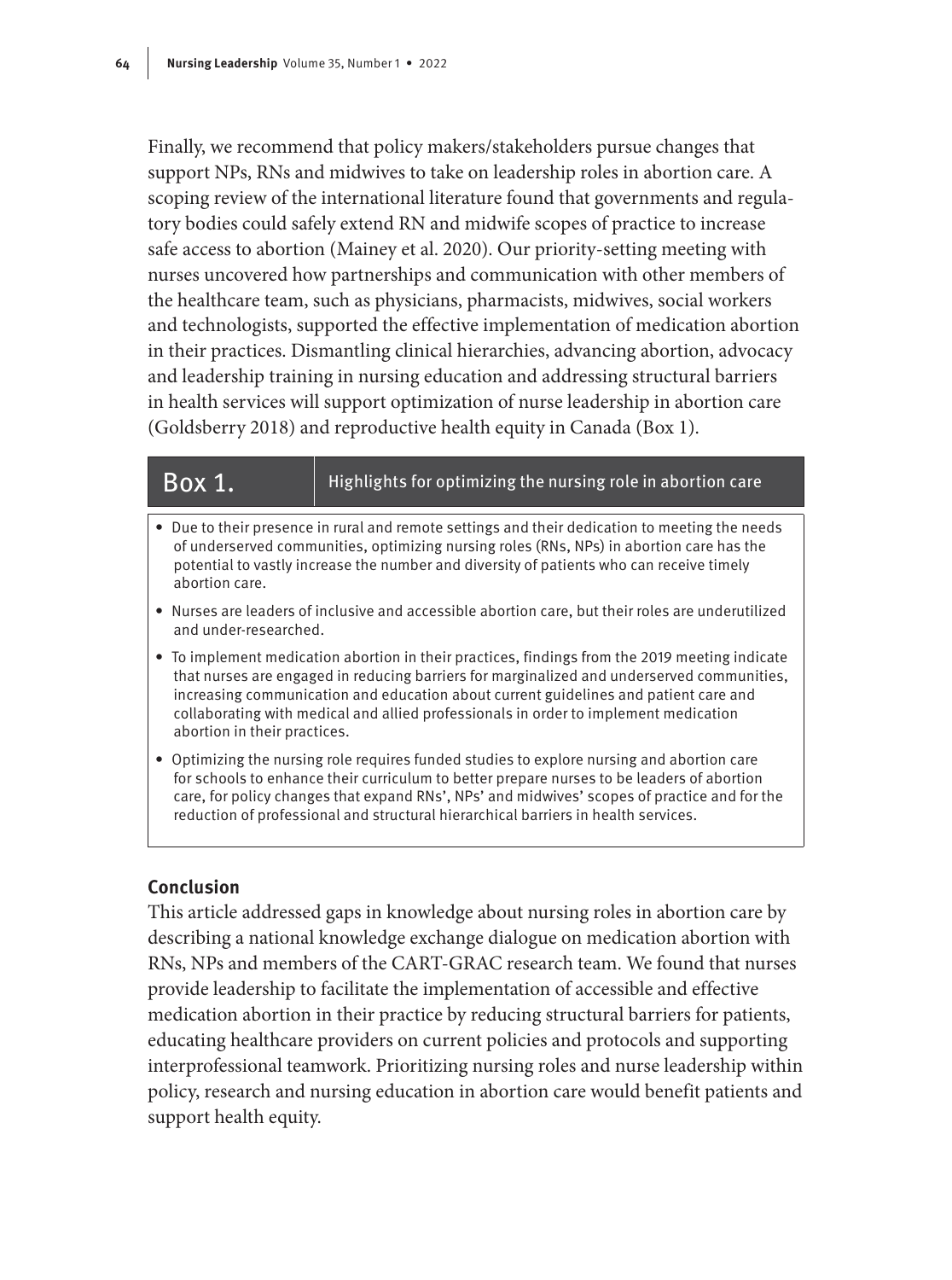#### Acknowledgement

The authors wish to acknowledge the nurses who attended the meeting "Optimizing the Nurse Role in Abortion Care" on September 14, 2019, in Toronto, ON.

*Correspondence may be directed to: Andrea Carson. Andrea can be reached by e-mail at [andie.carson@dal.ca](mailto:andie.carson@dal.ca).*

#### References

Aiken, A.R.A., K. Broussard, D.M. Johnson and E. Padron. 2018. Motivations and Experiences of People Seeking Medication Abortion Online in the United States. *Perspectives on Sexual and Reproductive Health* 50(4): 157–63. doi:10.1363/psrh.12073.

Andermann, A. 2016. Taking Action on the Social Determinants of Health in Clinical Practice: A Framework for Health Professionals. *CMAJ* 188(17–18): E474–83. doi:10.1503/cmaj.160177.

Andrews, M.E., N.J. Stewart, J.R. Pitblado, D.G. Morgan, D. Forbes, and C. D'Arcy. 2005. Registered Nurses Working Alone in Rural and Remote Canada. *Canadian Journal of Nursing Research* 37(1): 14–33.

Beagan, B. and C. Ells. 2007. Values that Matter, Barriers that Interfere: The Struggle of Canadian Nurses to Enact Their Values. *Canadian Journal of Nursing Research* 39(4): 37–57.

Benkert, R., R.M. Peters, R. Clark, and K. Keves-Foster 2006. Effects of Perceived Racism, Cultural Mistrust and Trust in Providers on Satisfaction with Care. *Journal of the National Medical Association* 98(9): 1532–40.

Braveman, P. 2014. What Are Health Disparities and Health Equity? We Need to Be Clear. *Public Health Reports* 129(1\_Suppl 2): 5–8. doi:10.1177/00333549141291S203.

Braveman, P. and S. Gruskin. 2003. Defining Equity in Health. *Journal of Epidemiology & Community Health* 57(4): 254–58. doi:10.1136/jech.57.4.254.

Burnett, A., C. Moorley, J. Grant, M. Kahin, R. Sagoo, E. Rivers et al. 2020. Dismantling Racism in Education: In 2020, the Year of the Nurse & Midwife, "It's Time." *Nurse Education Today* 93: 104532. doi:10.1016/j.nedt.2020.104532.

Canadian Institute for Health Information (CIHI). 2021a, August 19. Nurse Practitioners. Retrieved September 8, 2021. <<https://www.cihi.ca/en/nurse-practitioners>>.

Canadian Institute for Health Information (CIHI). 2021b. Nursing in Canada, 2020 – Data Tables. Authors.

Canadian Nurses Association (CNA). 2017a. *Code of Ethics for Registered Nurses*. Retrieved April 24, 2021. <[https://hl-prod-ca-oc-download.s3-ca-central-1.amazonaws.com/CNA/2f975e7e-4a40-](https://hl-prod-ca-oc-download.s3-ca-central-1.amazonaws.com/CNA/2f975e7e-4a40-45ca-863c-5ebf0a138d5e/UploadedImages/documents/Code_of_Ethics_2017_Edition_Secure_Interactive.pdf) [45ca-863c-5ebf0a138d5e/UploadedImages/documents/Code\\_of\\_Ethics\\_2017\\_Edition\\_Secure\\_](https://hl-prod-ca-oc-download.s3-ca-central-1.amazonaws.com/CNA/2f975e7e-4a40-45ca-863c-5ebf0a138d5e/UploadedImages/documents/Code_of_Ethics_2017_Edition_Secure_Interactive.pdf) [Interactive.pdf>](https://hl-prod-ca-oc-download.s3-ca-central-1.amazonaws.com/CNA/2f975e7e-4a40-45ca-863c-5ebf0a138d5e/UploadedImages/documents/Code_of_Ethics_2017_Edition_Secure_Interactive.pdf).

Canadian Nurses Association (CNA). 2017b, February. *Fact Sheet: Nurse Practitioners in Rural and Remote Communities.* Retrieved April 24, 2021. [<https://hl-prod-ca-oc-download.s3-ca-central-1.](https://hl-prod-ca-oc-download.s3-ca-central-1.amazonaws.com/CNA/2f975e7e-4a40-45ca-863c-5ebf0a138d5e/UploadedImages/documents/Nurse_practioners_in_rural_and_remote_communities_fact_sheet.pdf) [amazonaws.com/CNA/2f975e7e-4a40-45ca-863c-5ebf0a138d5e/UploadedImages/documents/](https://hl-prod-ca-oc-download.s3-ca-central-1.amazonaws.com/CNA/2f975e7e-4a40-45ca-863c-5ebf0a138d5e/UploadedImages/documents/Nurse_practioners_in_rural_and_remote_communities_fact_sheet.pdf) [Nurse\\_practioners\\_in\\_rural\\_and\\_remote\\_communities\\_fact\\_sheet.pdf>](https://hl-prod-ca-oc-download.s3-ca-central-1.amazonaws.com/CNA/2f975e7e-4a40-45ca-863c-5ebf0a138d5e/UploadedImages/documents/Nurse_practioners_in_rural_and_remote_communities_fact_sheet.pdf).

Coleman, T. 2020. Anti-Racism in Nursing Education: Recommendations for Racial Justice Praxis. *Journal of Nursing Education* 59(11): 642–45. doi:10.3928/01484834-20201020-08.

Dehlendorf, C., L.H. Harris and T.A. Weitz. 2013. Disparities in Abortion Rates: A Public Health Approach. *American Journal of Public Health* 103(10): 1772–79. doi:10.2105/AJPH.2013.301339.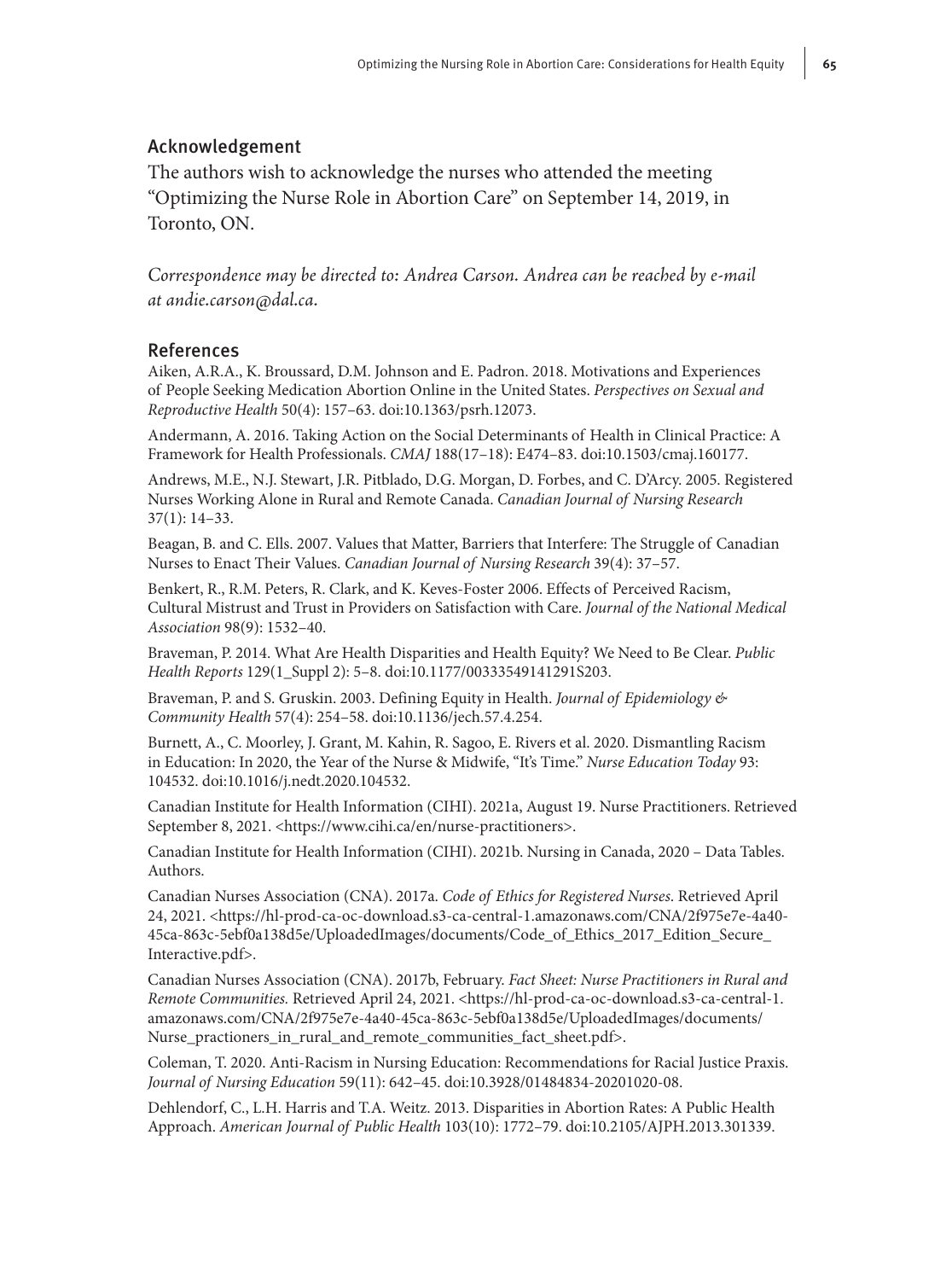Devane, C., R.M. Renner, S. Munro, É. Guilbert, S. Dunn, M.-S. Wagner and W.V. Norman. 2019. Implementation of Mifepristone Medical Abortion in Canada: Pilot and Feasibility Testing of a Survey to Assess Facilitators and Barriers. *Pilot and Feasibility Studies* 5: 126. doi:10.1186/s40814- 019-0520-8.

Dressler, J., N. Maughn, J.A. Soon and W.V. Norman. 2013. The Perspective of Rural Physicians Providing Abortion in Canada: Qualitative Findings of the BC Abortion Providers Survey (BCAPS). *PLoS ONE* 8(6): e67070. doi:10.1371/journal.pone.0067070.

Glauser, W. 2019, November 28. Why the Future of Health Care Is Salaried. *CMAJ News*. Retrieved April 24, 2021. [<https://cmajnews.com/2019/11/28/fee-for-service-1095819/](https://cmajnews.com/2019/11/28/fee-for-service-1095819/)>.

Goldberg, D., B. Sahgal, T. Beeson, S.F. Wood, H. Mead, A. Abdul-Wakil et al. 2017. Patient Perspectives on Quality Family Planning Services in Underserved Areas. *Patient Experience Journal*  4(1): 54–65. doi:10.35680/2372-0247.1194.

Goldsberry, J.W. 2018. Advanced Practice Nurses Leading the Way: Interprofessional Collaboration. *Nurse Education Today* 65: 1–3. doi:10.1016/j.nedt.2018.02.024.

Gould, O.N., D. Johnstone and L. Wasylkiw. 2007. Nurse Practitioners in Canada: Beginnings, Benefits, and Barriers. *Journal of the American Academy of Nurse Practitioners* 19(4): 165–71. doi:10.1111/j.1745-7599.2007.00210.x.

Government of Canada. 2017, November 7. MIFEGYMISO (Mifepristone and Misoprostol Tablets) - Updates to Product Monograph and Risk Management Plan. Retrieved April 24, 2021. <<https://healthycanadians.gc.ca/recall-alert-rappel-avis/hc-sc/2017/65030a-eng.php>>.

Halbert, C.H., K. Armstrong, O.H. Gandy Jr. and L. Shaker. 2006. Racial Differences in Trust in Health Care Providers. *Archives of Internal Medicine* 166(8): 896–901. doi:10.1001/ archinte.166.8.896.

Hardcastle, L. 2019, December 9. Canadian Women Still Struggling with Access to Reproductive Care. *ABlawg*. Retrieved April 24, 2021. [<https://ablawg.ca/2019/12/09/canadian-women-still](https://ablawg.ca/2019/12/09/canadian-women-still-struggling-with-access-to-reproductive-care/)[struggling-with-access-to-reproductive-care/>](https://ablawg.ca/2019/12/09/canadian-women-still-struggling-with-access-to-reproductive-care/).

Harper, C.C., L. Stratton, T.R. Raine, K. Thompson, J.T. Henderson, M. Blum et al. 2013. Counseling and Provision of Long-Acting Reversible Contraception in the US: National Survey of Nurse Practitioners. *Preventive Medicine* 57(6): 883–88. doi:10.1016/j.ypmed.2013.10.005.

Heale, R. 2012. Overcoming Barriers to Practice: A Nurse Practitioner‐Led Model. *Journal of the American Academy of Nurse Practitioners* 24(6): 358–63. doi:10.1111/j.1745-7599.2012.00737.x.

Hulme, J., S. Dunn, E. Guilbert, J. Soon and W. Norman. 2015. Barriers and Facilitators to Family Planning Access in Canada. *Healthcare Policy* 10(3): 48–63. doi:10.12927/hcpol.2015.24170.

Kaposy, C. 2010. Improving Abortion Access in Canada. *Health Care Analysis* 18(1): 17–34. doi:10.1007/s10728-008-0101-0.

Kapp, N., P. Whyte, J. Tang, E. Jackson and D. Brahmi. 2013. A Review of Evidence for Safe Abortion Care. *Contraception* 88(3): 350–63. doi:10.1016/j.contraception.2012.10.027.

Kippenbrock, T., J. Emory, P. Lee, E. Odell, B. Buron and B. Morrison. 2019. A National Survey of Nurse Practitioners' Patient Satisfaction Outcomes. *Nursing Outlook* 67(6): 707–12. doi:10.1016/j. outlook.2019.04.010.

Kishen, M. and Y. Stedman. 2010. The Role of Advanced Nurse Practitioners in the Availability of Abortion Services. *Best Practice & Research: Clinical Obstetrics & Gynaecology* 24(5): 569–78. doi:10.1016/j.bpobgyn.2010.02.014.

La Roche, K.J. and A.M. Foster. 2018. Exploring Canadian Women's Multiple Abortion Experiences: Implications for Reducing Stigma and Improving Patient-Centered Care. *Women's Health Issues* 28(4): 327–32. doi:10.1016/j.whi.2018.04.002.

Lathrop, B. 2013. Nursing Leadership in Addressing the Social Determinants of Health. *Policy, Politics, & Nursing Practice* 14(1): 41–47. doi:10.1177/1527154413489887.

Lathrop, B. 2020. Moving Toward Health Equity by Addressing Social Determinants of Health. *Nursing for Women's Health* 24(1): 36–44. doi:10.1016/j.nwh.2019.11.003.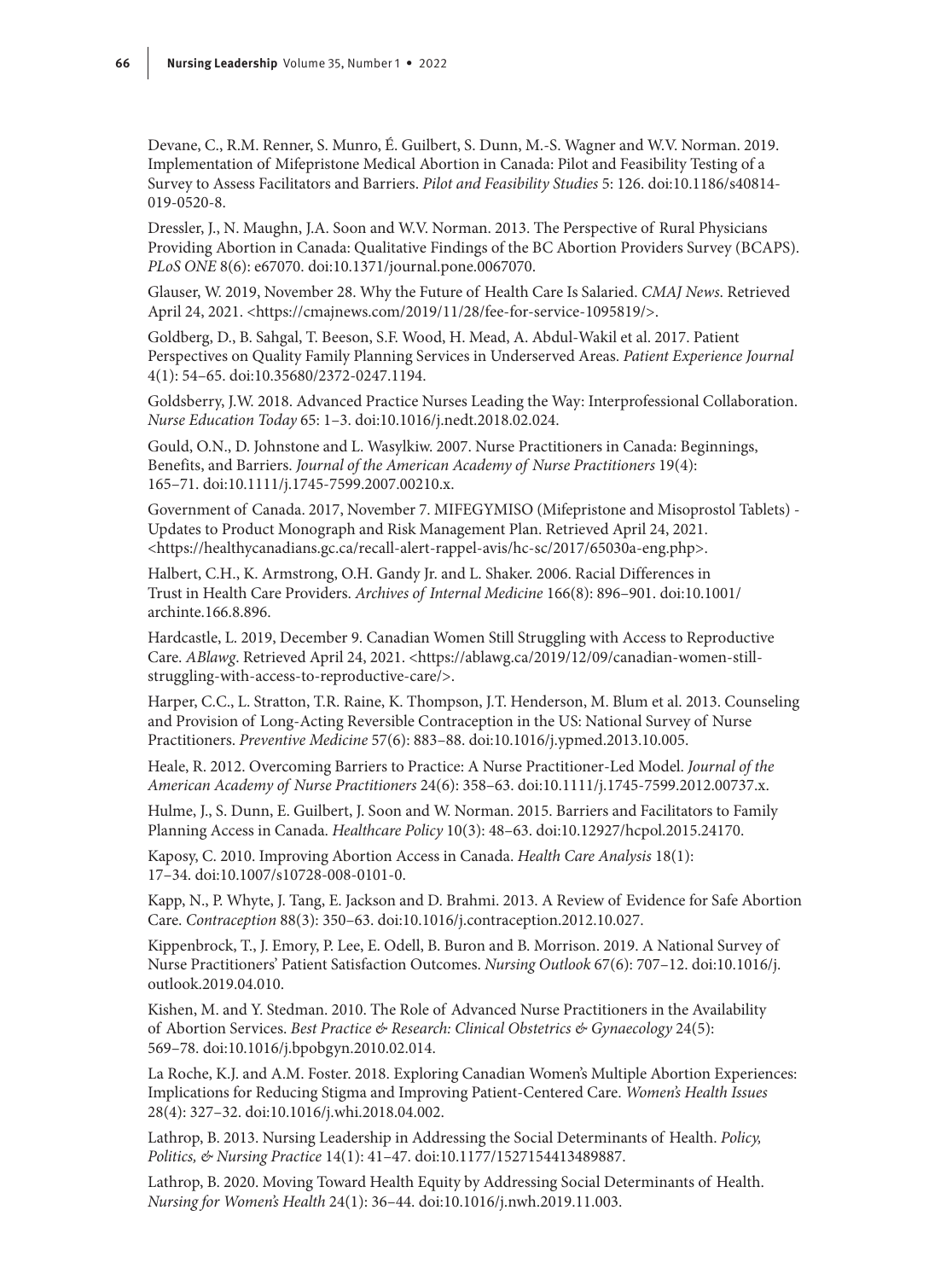Laurent, S. 2002, December 1. *Rural Canada: Access to Health Care*. Retrieved April 24, 2021. <[http://publications.gc.ca/Collection-R/LoPBdP/BP/prb0245-e.htm>](http://publications.gc.ca/Collection-R/LoPBdP/BP/prb0245-e.htm).

Lebold, M. and J.A. MacDonnell. 2020. A Critical Feminist Discursive Analysis of Dynamics Shaping Abortion in Canada: Implications for Nursing. *Witness: The Canadian Journal of Critical Nursing Discourse* 2(2): 76 doi:10.25071/2291-5796.76.

Løkeland, M., O.E. Iversen, A. Engeland, I. Økland and L. Bjørge. 2014. Medical Abortion with Mifepristone and Home Administration of Misoprostol Up to 63 Days' Gestation. *Acta Obstetricia et Gynecologica Scandinavica* 93(7): 647–53. doi:10.1111/aogs.12398.

MacLeod, M.L.P., J.C. Kulig, N.J. Stewart, J.R. Pitblado and M. Knock. 2004. The Nature of Nursing Practice in Rural and Remote Canada. *Canadian Nurse* 100(6): 27–31.

Mainey, L., C. O'Mullan, K. Reid-Searl, A. Taylor and K. Baird. 2020. The Role of Nurses and Midwives in the Provision of Abortion Care: A Scoping Review. *Journal of Clinical Nursing* 29(9–10): 1513–26. doi:10.1111/jocn.15218.

Marmot, M. and J.J. Allen. 2014. Social Determinants of Health Equity. *American Journal of Public Health* 104(Suppl. 4): S517–19. doi:10.2105/AJPH.2014.302200.

Martin-Misener, R., M.L.P. Macleod, E.C. Wilson, J.G. Kosteniuk, K.L. Penz, N.J. Stewart et al. 2020. The Mosaic of Primary Care Nurses in Rural and Remote Canada: Results from a National Survey. *Healthcare Policy* 15(3): 63–75. doi:10.12927/hcpol.2020.26130.

McCaffrey, G. and S. McConnell. 2015. Compassion: A Critical Review of Peer‐Reviewed Nursing Literature. *Journal of Clinical Nursing* 24(19–20): 3006–15. doi:10.1111/jocn.12924.

Munro, S., E. Guilbert, M.-S. Wagner, E.S. Wilcox, C. Devane, S. Dunn et al. 2020. Perspectives among Canadian Physicians on Factors Influencing Implementation of Mifepristone Medical Abortion: A National Qualitative Study. *Annals of Family Medicine* 18(5): 413–21. doi:10.1370/ afm.2562.

Norman, W.V., E.R. Guilbert, C. Okpaleke, A.S. Hayden, E.S. Lichtenberg, M. Paul et al. 2016. Abortion Health Services in Canada: Results of a 2012 National Survey. *Canadian Family Physician* 62(4): e209–17. [<https://www.ncbi.nlm.nih.gov/pubmed/28192276>](https://www.ncbi.nlm.nih.gov/pubmed/28192276).

Norman, W.V., S. Munro, M. Brooks, C. Devane, E. Guilbert, R. Renner et al. 2019. Could Implementation of Mifepristone Address Canada's Urban–Rural Abortion Access Disparity: A Mixed-Methods Implementation Study Protocol. *BMJ Open* 9(4): e028443. doi:10.1136/ bmjopen-2018-028443.

Norman, W.V., J.A. Soon, N. Maughn and J. Dressler. 2013. Barriers to Rural Induced Abortion Services in Canada: Findings of the British Columbia Abortion Providers Survey (BCAPS). *PLoS ONE* 8(6): e67023. doi:10.1371/journal.pone.0067023.

O'Rourke, N.C., S.L. Crawford, N.S. Morris and J. Pulcini. 2017. Political Efficacy and Participation of Nurse Practitioners. *Policy, Politics, & Nursing Practice* 18(3): 135–48. doi:10.1177/1527154417728514.

Paynter, M., W. Norman and R. Martin-Misener. 2019. Nurses Are Key Members of the Abortion Care Team: Why Aren't Schools of Nursing Teaching Abortion Care? *Witness: The Canadian Journal of Critical Nursing Discourse* 1(2): 17–29. doi:10.25071/2291-5796.30.

Reinhart, R.J. 2020, January 6. Nurses Continue to Rate Highest in Honesty, Ethics. *Gallup*. Retrieved April 24, 2021. [<https://news.gallup.com/poll/274673/nurses-continue-rate-highest](https://news.gallup.com/poll/274673/nurses-continue-rate-highest-honesty-ethics.aspx)[honesty-ethics.aspx](https://news.gallup.com/poll/274673/nurses-continue-rate-highest-honesty-ethics.aspx)>.

Ross, L.J. and R. Solinger. 2017. *Reproductive Justice: An Introduction*. University of California Press.

Saftlas, A.F., A.B. Wallis, T. Shochet, K.K. Harland, P. Dickey and C. Peek-Asa. 2010. Prevalence of Intimate Partner Violence among an Abortion Clinic Population. *American Journal of Public Health* 100(8): 1412–15. doi:10.2105/AJPH.2009.178947.

Sangster‐Gormley, E., R. Martin‐Misener, B. Downe‐Wamboldt and A. Dicenso. 2011. Factors Affecting Nurse Practitioner Role Implementation in Canadian Practice Settings: An Integrative Review. *Journal of Advanced Nursing* 67(6): 1178–90. doi:10.1111/j.1365-2648.2010.05571.x.